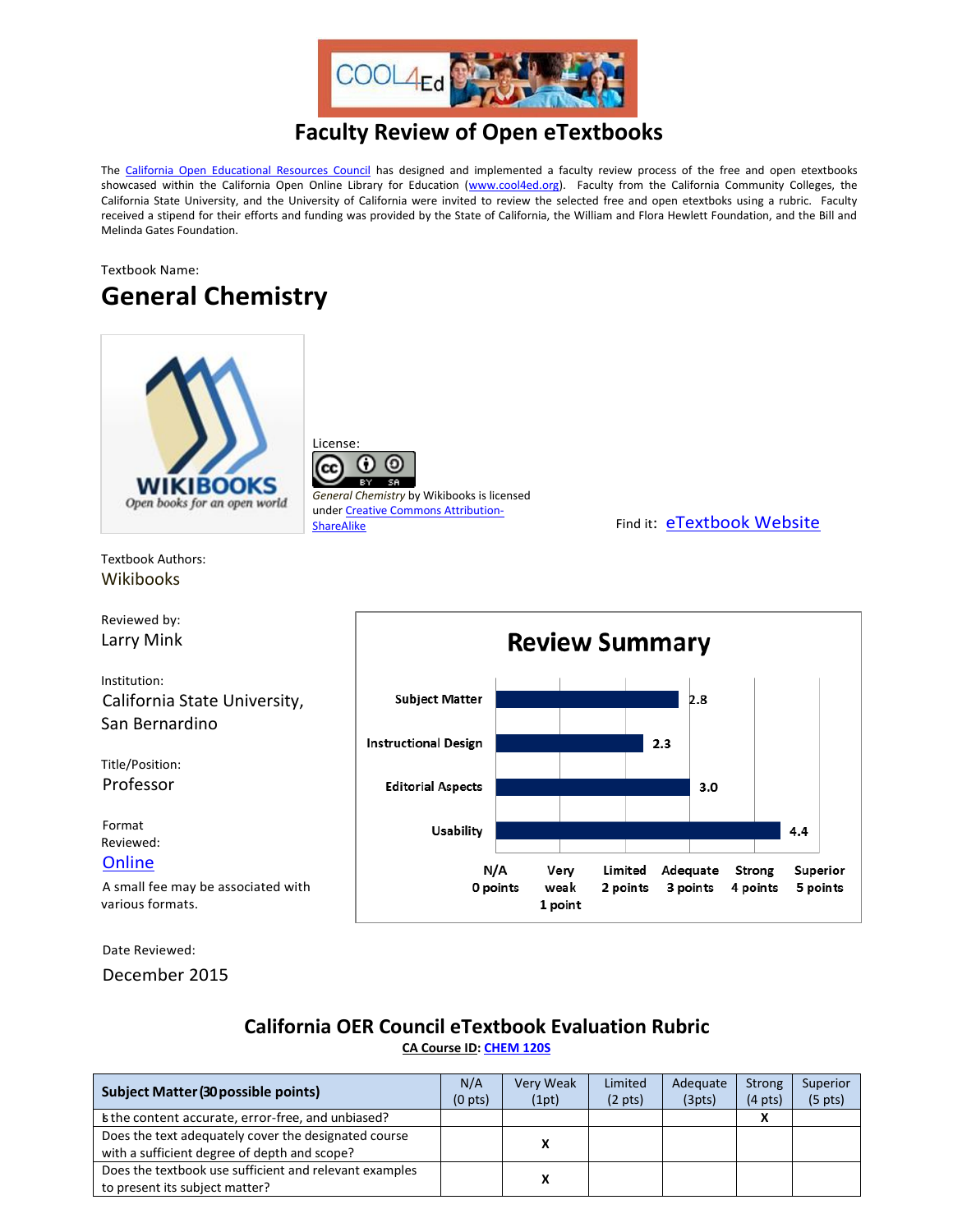| Does the textbook use a clear, consistent terminology to<br>present its subject matter?                                                                                                                                                                        |  |  | л |  |
|----------------------------------------------------------------------------------------------------------------------------------------------------------------------------------------------------------------------------------------------------------------|--|--|---|--|
| Does the textbook reflect current knowledge of the<br>subject matter?                                                                                                                                                                                          |  |  |   |  |
| Does the textbook present its subject matter in a<br>culturally sensitive manner? (e.g. Is the textbook free of<br>offensive and insensitive examples? Does it include<br>examples that are inclusive of a variety of races,<br>ethnicities, and backgrounds?) |  |  |   |  |

Total Points: 17 out of 30

Please provide comments on any aspect of the subject matter of this textbook: This text book is provided as modules. Each module contains one specific concept. Each module is limited to one page in length. Most of the more complex concepts such as stochiometry, quantum theory,

- chemical equilibrium, kinetics, etc...are not presented in an adequate level to be used as a general chemistry textbook for science majors at the university level.
- Very few numerical examples are provided, and end of chapter homework problems are not provided.
- This textbook just provided the overall concepts of various aspects for chemistry and the basic formulas used in problem solving. All topics limited to one page modules.
- The text book is 359 pages in length compared to the average university level general chemistry textbook at 1,200.
- A table of context is provided. A back of the book index is not provided. A limited number of figures are provided. No end of chapter problems are provided.

| Instructional Design (35 possible points)                                                                                                                                 | N/A<br>(0 <sub>pts</sub> ) | <b>Very Weak</b><br>(1pt) | Limited<br>$(2 \text{ pts})$ | Adequate<br>(3pts) | <b>Strong</b><br>$(4 \text{ pts})$ | Superior<br>$(5 \text{ pts})$ |
|---------------------------------------------------------------------------------------------------------------------------------------------------------------------------|----------------------------|---------------------------|------------------------------|--------------------|------------------------------------|-------------------------------|
| Does the textbook present its subject materials at<br>appropriate reading levels for undergrad use?                                                                       |                            | x                         |                              |                    |                                    |                               |
| Does the textbook reflect a consideration of different<br>learning styles? (e.g. visual, textual?)                                                                        |                            |                           |                              |                    | x                                  |                               |
| Does the textbook present explicit learning outcomes<br>aligned with the course and curriculum?                                                                           |                            | x                         |                              |                    |                                    |                               |
| Is a coherent organization of the textbook evident to the<br>reader/student?                                                                                              |                            |                           |                              |                    | x                                  |                               |
| Does the textbook reflect best practices in the instruction<br>of the designated course?                                                                                  |                            | X                         |                              |                    |                                    |                               |
| Does the textbook contain sufficient effective ancillary<br>materials? (e.g. test banks, individual and/or group<br>activities or exercises, pedagogical apparatus, etc.) |                            | x                         |                              |                    |                                    |                               |
| Is the textbook searchable?                                                                                                                                               |                            |                           |                              |                    | x                                  |                               |

Total Points: 16 out of 35

Please provide comments on any aspect of the instructional design of this textbook:

 This textbook is limited to being a reference with regard to chemistry topics, and a few of the chemical equations that are used. It provided no in-depth explanations of the topics nor example calculations that students are required to perform at the undergraduate college level.

| <b>Editorial Aspects (25 possible points)</b>                |  | <b>Very Weak</b> | Limited           | Adequate | <b>Strong</b>     | <b>Superior</b>   |
|--------------------------------------------------------------|--|------------------|-------------------|----------|-------------------|-------------------|
|                                                              |  | (1pt)            | $(2 \text{ pts})$ | (3pts)   | $(4 \text{ pts})$ | $(5 \text{ pts})$ |
| Is the language of the textbook free of grammatical,         |  |                  |                   |          | x                 |                   |
| spelling, usage, and typographical errors?                   |  |                  |                   |          |                   |                   |
| Is the textbook written in a clear, engaging style?          |  |                  |                   |          |                   |                   |
| Does the textbook adhere to effective principles of          |  |                  |                   |          |                   |                   |
| design? (e.g. are pages latid0out and organized to be        |  |                  | x                 |          |                   |                   |
| clear and visually engaging and effective? Are colors,       |  |                  |                   |          |                   |                   |
| font, and typography consistent and unified?)                |  |                  |                   |          |                   |                   |
| Does the textbook include conventional editorial             |  |                  |                   |          |                   |                   |
| features? (e.g. a table of contents, glossary, citations and |  |                  | x                 |          |                   |                   |
| further references)                                          |  |                  |                   |          |                   |                   |
| How effective are multimedia elements of the textbook?       |  |                  |                   |          |                   |                   |
| (e.g. graphics, animations, audio)                           |  |                  | х                 |          |                   |                   |

Total Points: 15 out of 25

Please provide comments on any editorial aspect of this textbook:

Viewing the textbook on line is fine. However, as a PDF file it has several editorial problems. The images